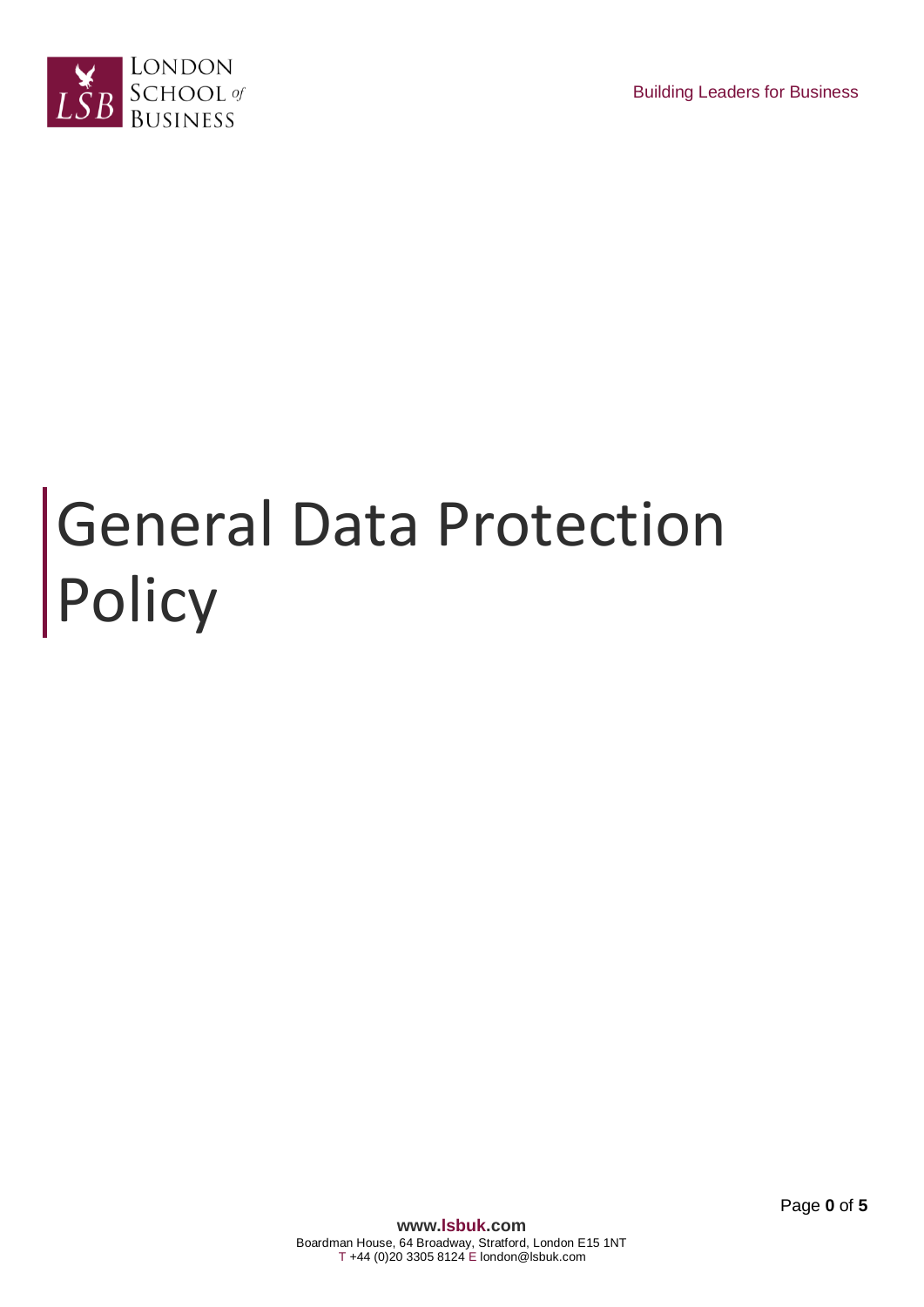

# Contents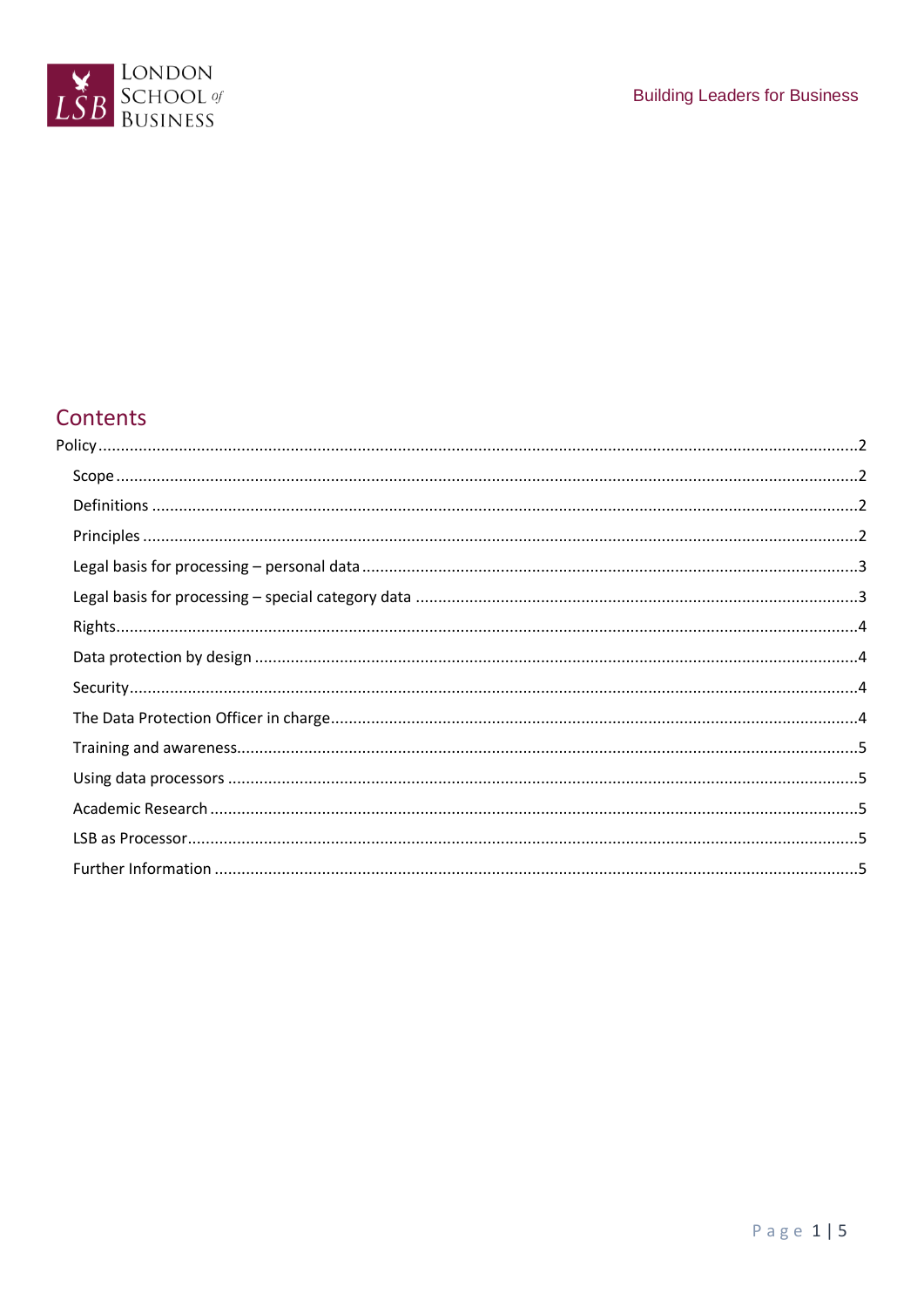

# <span id="page-2-0"></span>**Policy**

LSB is committed to complying with the General Data Protection Regulation as an academic institution, employer, and service provider. In order to do this, LSB commits that:

- We process our data fairly and legally:
- We support the rights of individual;
- We keep our data secure:
- We design privacy into our systems and processes

# <span id="page-2-1"></span>Scope

LSB is subject to the General Data Protection Regulation and associated data protection legislation. LSB must register as a Data Controller with the Information Commissioner's Office. LSB's notification (registration number: ZA190209) covers LSB's main academic activities, administrative functions, libraries and business services, including its wholly‐ owned companies.

# <span id="page-2-2"></span>Definitions

The General Data Protection Regulation governs the processing of personal data. The following definitions are used:

- **Personal data** are data that can identify living individuals. As well as images, names and contact details, it can also include numerical or statistical information from which an individual's identity can be derived.
- **Special Category Data** are personal data revealing racial or ethnic origin, political opinions, religious or philosophical beliefs, or trade union membership, and the processing of genetic data, biometric data to uniquely identify a natural person, data concerning health or data concerning a natural person's sex life or sexual orientation.
- A **Data Subject** is the individual who is the subject of personal data.
- A **Data Controller** determines the purposes for which personal data are processed. The controller is ultimately responsible for the personal data, whether they pass the data to a data processor or not. This data includes responding to Subject Access Requests and complaints from data subjects.
- A **Data Processor** is any individual or organisation who processes personal data on behalf of according to the purposes defined by – the data controller.

# <span id="page-2-3"></span>Principles

LSB is required to process personal data according to the following six principles:

| <b>Data Protection Principles</b>     | The context for the LSB                                                                                                              |
|---------------------------------------|--------------------------------------------------------------------------------------------------------------------------------------|
| Lawfulness, fairness and transparency | LSB explains to its staff, students and customers how it processes personal data at<br>the point of collection and for what purposes |
| Purpose limitation                    | LSB only uses the personal data it has for the purposes it was collected for                                                         |
| Data Minimisation                     | LSB only collects personal data which is relevant to the purposes it is required for                                                 |
| Accuracy                              | LSB ensures that the data is correct, up to date and able to be rectify any<br>mistakes quickly                                      |
| Storage Limitation                    | LSB does not retain personal data for longer than it is needed                                                                       |
| Integrity and Confidentiality         | LSB protects its personal data against unauthorised access, loss or<br>destruction by a range of security measures                   |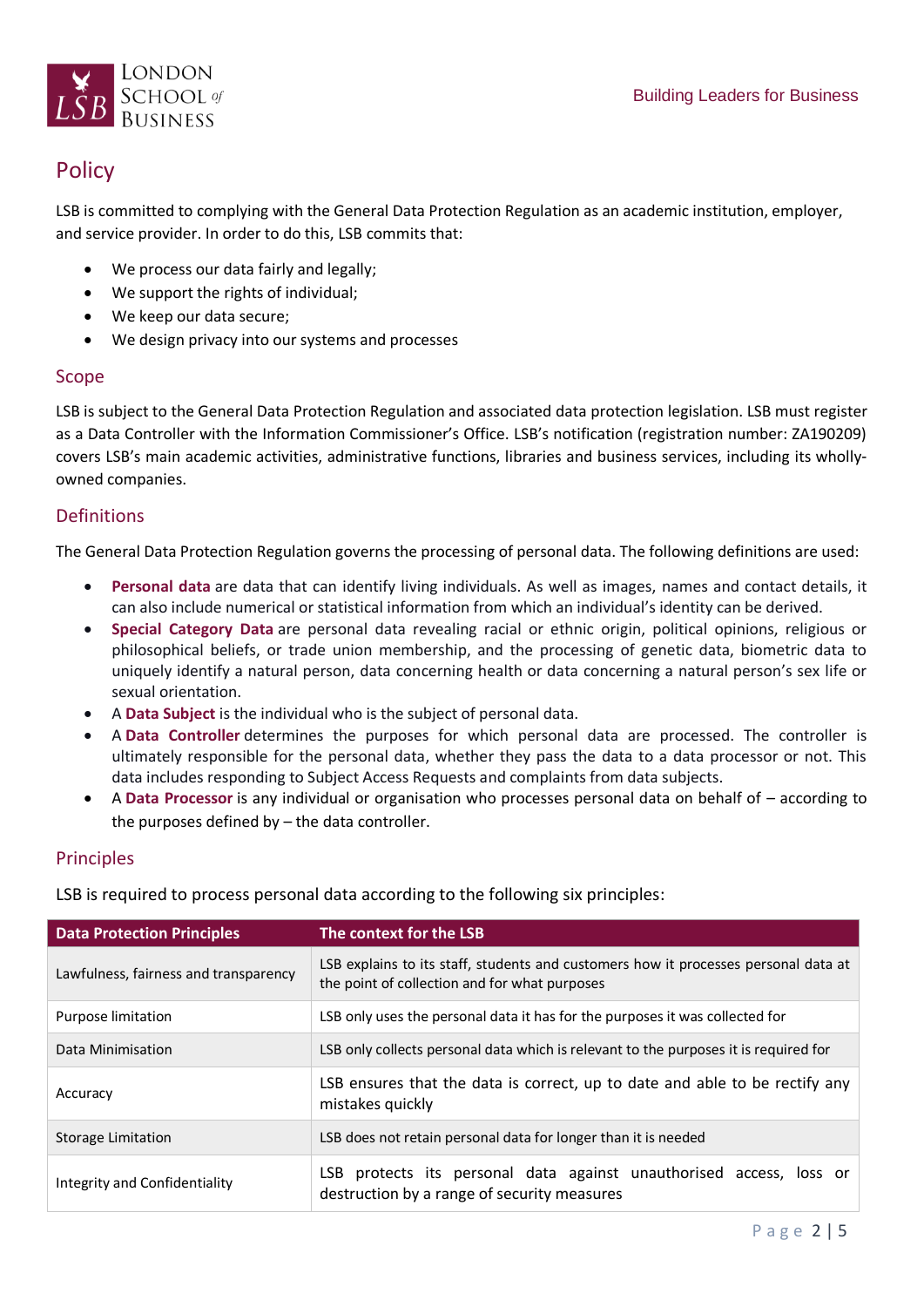

#### <span id="page-3-0"></span>Legal basis for processing – personal data

LSB needs to meet one of the six lawful bases in order to process personal data. The most common for LSB will be the following:

| <b>Legal basis</b>                                                                                                                                                                                                                                                             | <b>Examples</b>                                                                                          |
|--------------------------------------------------------------------------------------------------------------------------------------------------------------------------------------------------------------------------------------------------------------------------------|----------------------------------------------------------------------------------------------------------|
| Necessary for the performance of a contract                                                                                                                                                                                                                                    | Covers the majority of processing for our students and staff                                             |
| Data subject has given consent to the processing                                                                                                                                                                                                                               | Covers mailing lists, marketing and other optional services for<br>staff, students and customers         |
| Necessary for the performance of a task carried out the<br>public interest or in the exercise of official authority<br>vested in the controller                                                                                                                                | Covers the retention of our student pass lists and transcript<br>information for awards and verification |
| Necessary for the purposes of the legitimate interests<br>pursued by the controller or by a third party, except<br>where such interests are overridden by the interests or<br>fundamental rights and freedoms of the data subject<br>which require protection of personal data | Covers activities around alumni, charitable works and marketing<br>of commercial services                |

#### <span id="page-3-1"></span>Legal basis for processing – special category data

For special category data, in addition to a lawful basis listed in the Section above, LSB is required to have an additional legal basis for processing, as set out in Article 9 of the Regulation.

| <b>Legal basis</b>                                                                                                                                                                                                                 | <b>Examples</b>                                                                   |
|------------------------------------------------------------------------------------------------------------------------------------------------------------------------------------------------------------------------------------|-----------------------------------------------------------------------------------|
| Processing is necessary for the purposes of carrying out<br>the obligations and exercising specific rights of the<br>controller or of the data subject in the field of<br>employment and social security and social protection law | Sickness absence, Notifying LSB of Trade Union membership                         |
| Processing relates to personal data which are manifestly<br>made public by the data subject                                                                                                                                        | Alumni<br>research,<br>ethical<br>donations<br>honorary<br>degrees,<br>assessment |
| Processing is necessary for the purposes of preventive or<br>occupational medicine, for the assessment of the working<br>capacity of the employee                                                                                  | Occupational therapy assessments                                                  |
| Processing is necessary for archiving purposes in the<br>public interest, scientific or historical research purposes<br>or statistical purposes                                                                                    | Analysis and reporting of equality and diversity information                      |

The legal basis for processing will be listed in LSB's Record of Processing Activities, produced in line with Article 30 of the Regulation.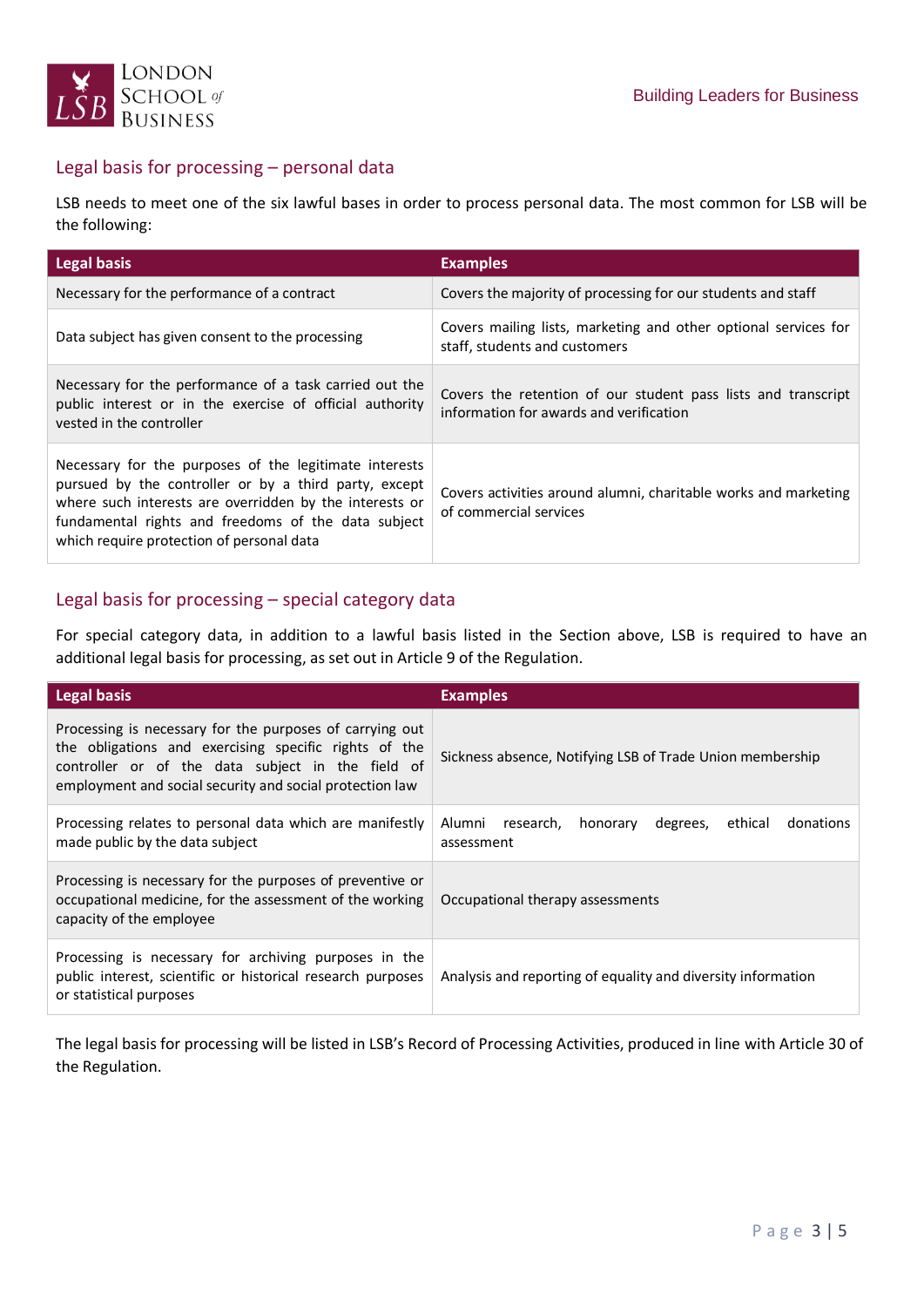

# <span id="page-4-0"></span>Rights

Data subjects – our students, staff and customers – have a number of rights under the Regulation. These include:

| <b>Right</b>                                         | The context for LSB                                                                                                                                                                                                                                                                                                                                                           |
|------------------------------------------------------|-------------------------------------------------------------------------------------------------------------------------------------------------------------------------------------------------------------------------------------------------------------------------------------------------------------------------------------------------------------------------------|
| Right of access                                      | Data subjects have the right to find out about what we are doing with their data, check we're<br>holding it correctly and to obtain a copy of what we hold.                                                                                                                                                                                                                   |
| Right to rectification                               | LSB makes every effort to ensure its data is accurate. If a data subject thinks something, we hold<br>about them is wrong, they can ask for this to be corrected. LSB will assess the request and correct<br>any inaccuracy.                                                                                                                                                  |
| Right to erasure / right<br>to be forgotten          | Data subjects have the right to ask us to remove or delete data we hold on them. LSB will assess<br>the request against the criteria in Article 17 and respond accordingly.                                                                                                                                                                                                   |
| Right to restriction of<br>processing                | Data subjects may, in the course of a dispute with LSB about the use of their data, ask LSB to stop<br>using their data if certain criteria apply.                                                                                                                                                                                                                            |
| Right to data portability                            | Data subjects have the right to ask LSB to provide them with a reusable electronic copy of their<br>data to allow them to transfer it to another provider. This only covers data submitted to LSB by<br>the subject or data observed from the subject's use of a service If technically possible, LSB will<br>consider transferring information directly to another provider. |
| Right to object                                      | Data subjects have the right to object to processing based on legitimate interests, legal obligation<br>or for the purposes of direct marketing or for "scientific or historical research purposes or<br>statistical purposes". LSB will assess the request and respond accordingly.                                                                                          |
| Automated decision<br>making, including<br>profiling | If LSB is making decisions about data subjects through purely automated means, such as a<br>computer algorithm, data subjects can appeal against this decision.<br>LSB will ensure that subjects can express their point of view and have member of staff provide a<br>review and explanation of the decision.                                                                |

# <span id="page-4-1"></span>Data protection by design

LSB is committed to ensuring privacy is built into its processes and outcomes. New projects involving personal data must carry out a privacy impact assessment to identify privacy risks and plan appropriate mitigation.

#### <span id="page-4-2"></span>**Security**

LSB's ICT security measures support compliance around the 'integrity and confidentiality principle of the regulation in ensuring appropriate technical measures are in place to protect personal data. There is a personal data breach notification procedure in place per Article 33 of the Regulation.

# <span id="page-4-3"></span>The Data Protection Officer in charge

Following Article 37 - 39 of the Regulation LSB has appointed a data protection officer, whose contact details are as follows:

Data Protection Officer in Charge London School of Business Boardman House, 64 Broadway E15 1NT, London, UK